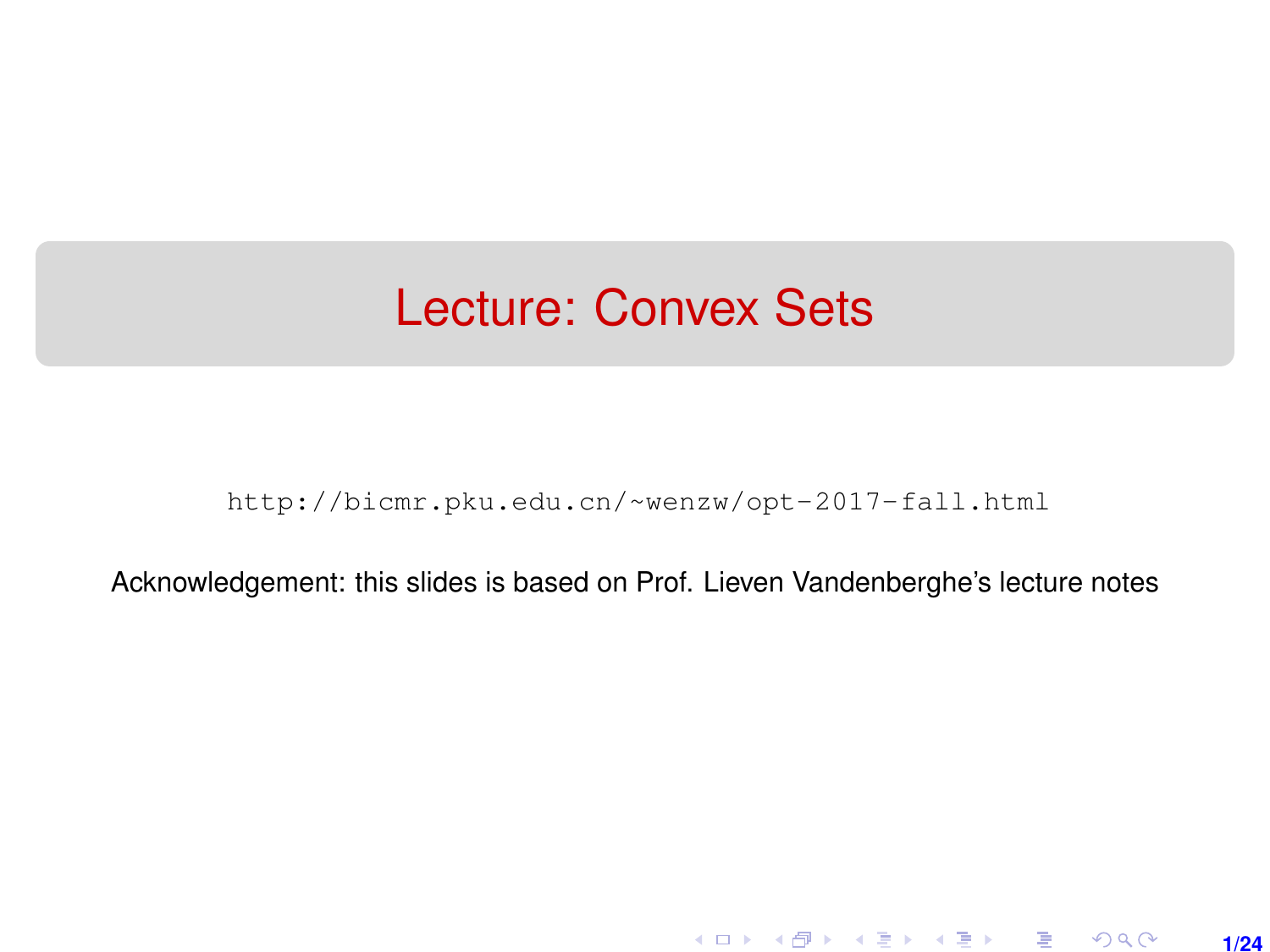- <span id="page-1-0"></span>• affine and convex sets
- some important examples
- operations that preserve convexity
- **o** generalized inequalities
- separating and supporting hyperplanes
- dual cones and generalized inequalities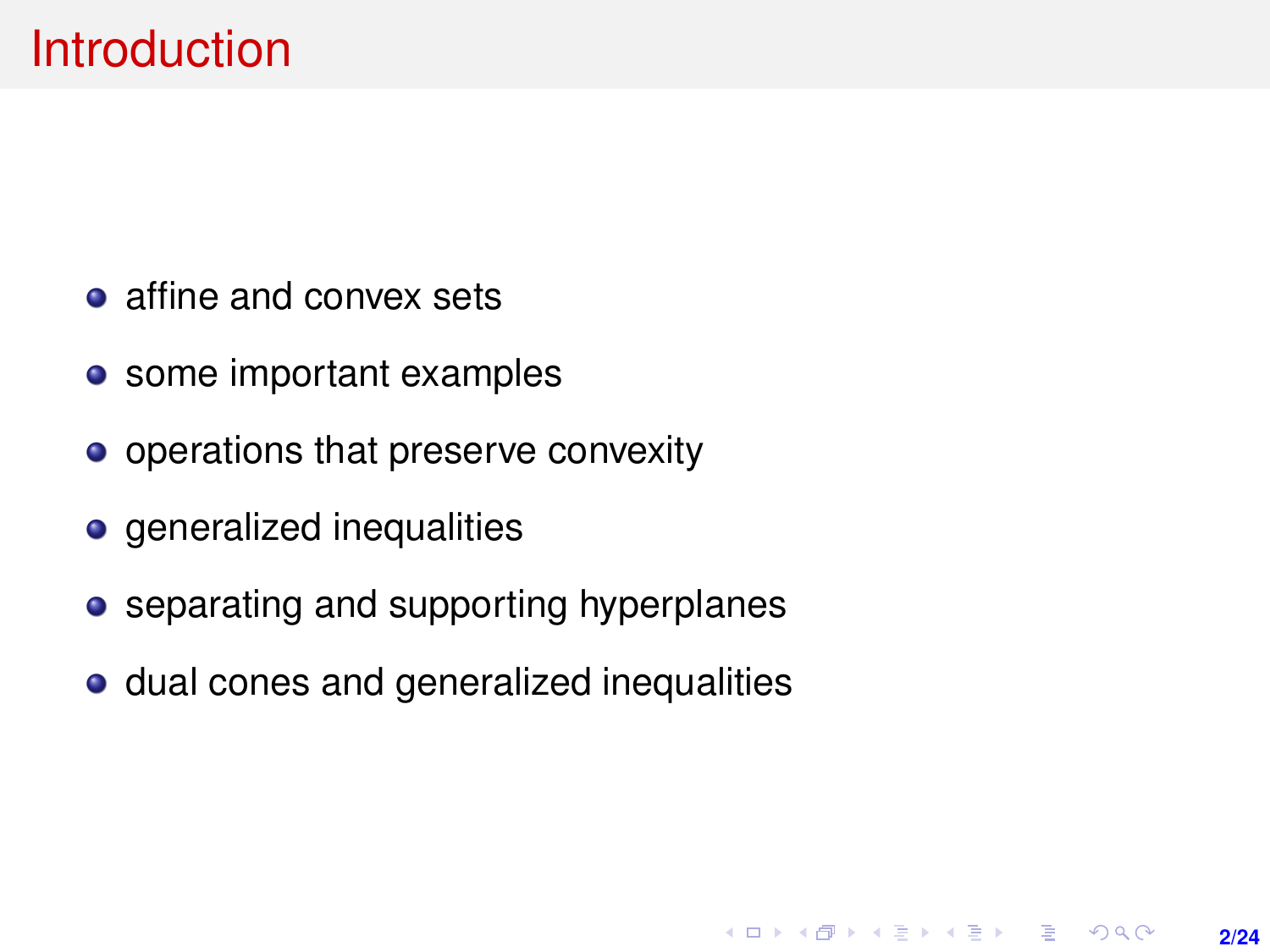## <span id="page-2-0"></span>Affine set

line through  $x_1, x_2$ : all points line through x1, x2: all points

$$
x = \theta x_1 + (1 - \theta)x_2 \qquad (\theta \in \mathbb{R})
$$



affine set: contains the line through any two distinct points in the set **affine set**: contains the line through any two distinct points in the set **example**: solution set of linear equations  $\{x | Ax = b\}$ 

(conversely, every affine set can be expressed as solution set of system of linear equations)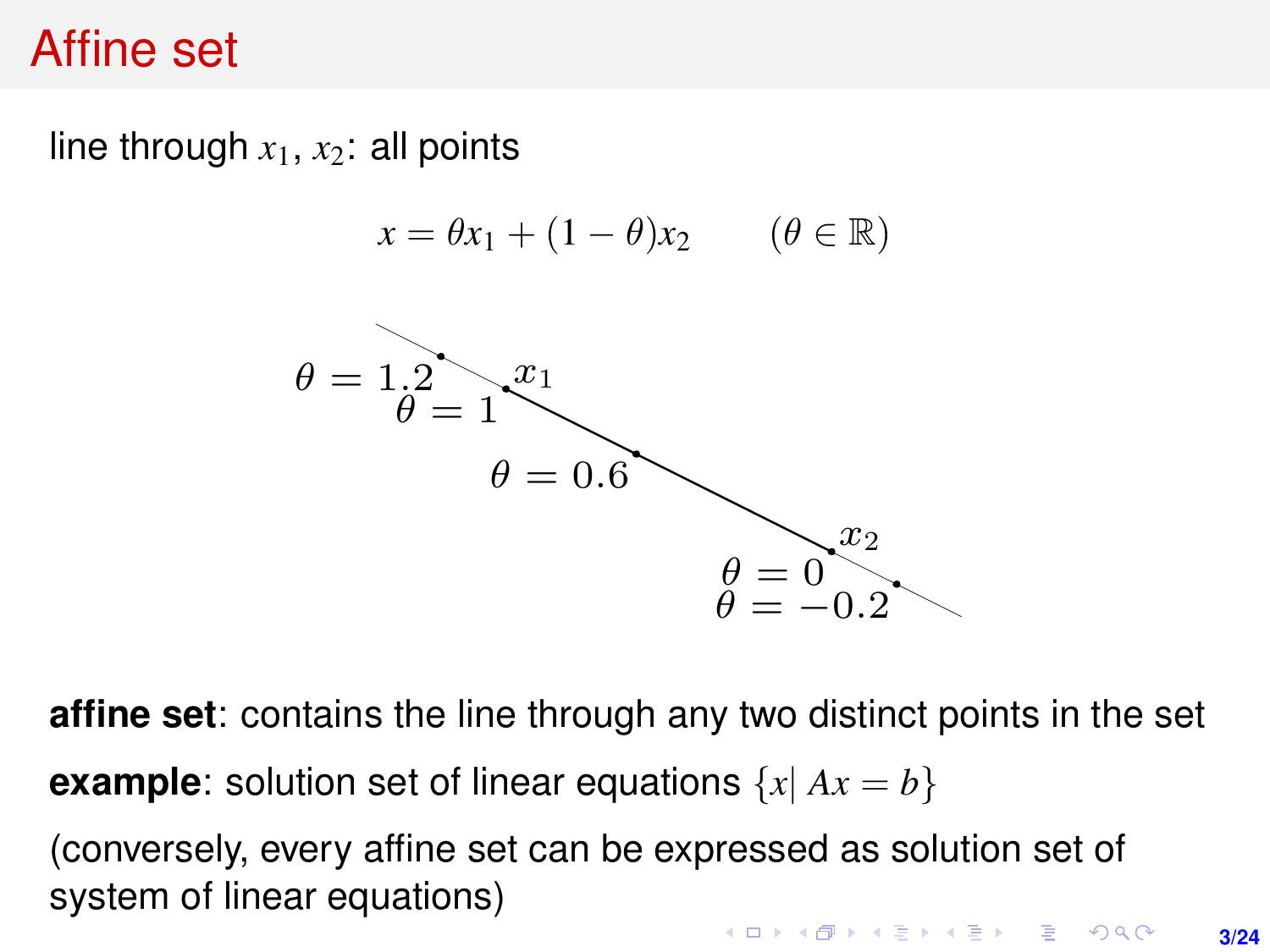#### <span id="page-3-0"></span>Convex set

# **line segment** between  $x_1$  and  $x_2$ : all points

$$
x = \theta x_1 + (1 - \theta)x_2
$$

with  $0 < \theta < 1$  $\text{cosh } \theta \leq \theta \leq 1$ with  $0 \le \theta \le 1$ 

**convex set**: contains line segment between any two points in the set<br> $\frac{1}{2}$ 

$$
x_1, x_2 \in C, \quad 0 \le \theta \le 1 \quad \Longrightarrow \quad \theta x_1 + (1 - \theta)x_2 \in C
$$

**examples** (one convex, two nonconvex sets) examples (one convex, two nonconvex sets) examples (one convex, two nonconvex sets) examples (one convex, two nonconvex sets)

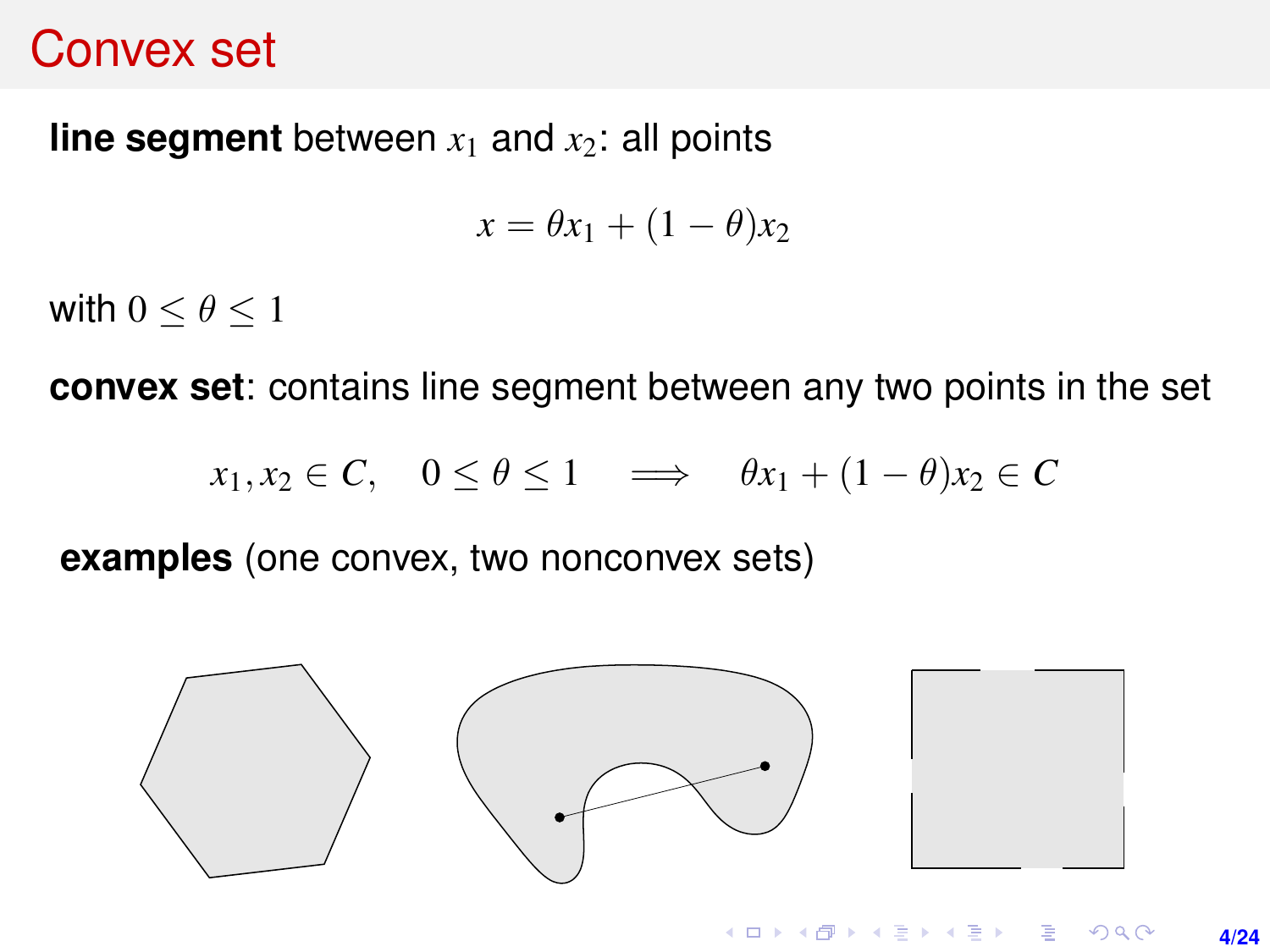# Convex combination and convex hull

**convex combination** of  $x_1, ..., x_k$ : any point  $x$  of the form

$$
x = \theta_1 x_1 + \theta_2 x_2 + \dots + \theta_k x_k
$$

with  $\theta_1 + ... + \theta_k = 1, \theta_i > 0$ WILLE  $\sigma_1 + \ldots + \sigma_k = 1, \sigma_i \geq 0$ 

**convex hull** conv*S*: set of all convex combinations of points in *S*

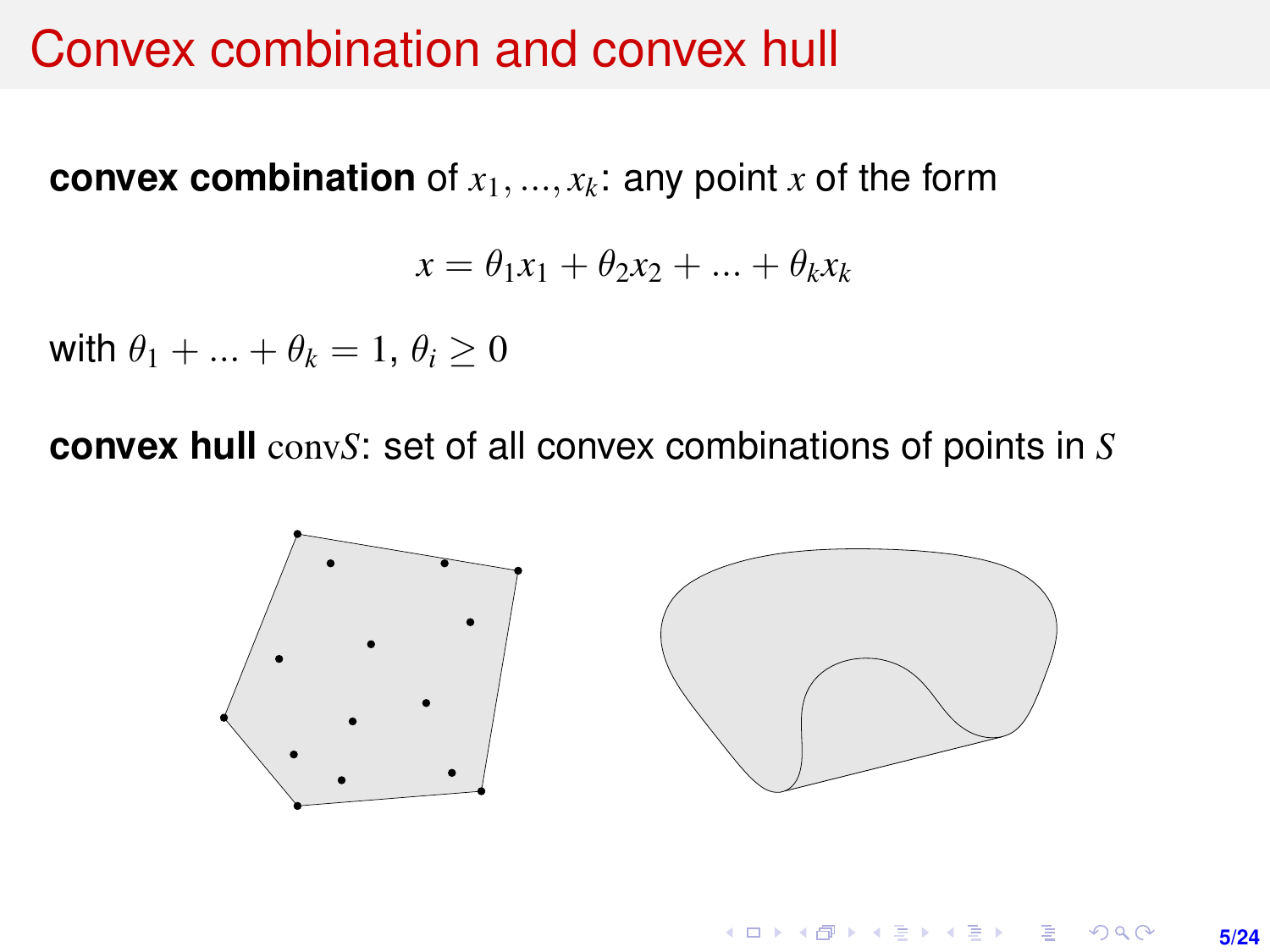# convex cone combination of x1 and x2: any point of x1 any point of x1 any point of x1 any point of the form

**conic (nonnegative) combination** of  $x_1$  and  $x_2$ : any point of the form

$$
x = \theta_1 x_1 + \theta_2 x_2
$$

with  $\theta_1 \geq 0, \theta_2 \geq 0$  $\mathbb{R}^2 \times \mathbb{R}^2 \times \mathbb{R}$ 



convex cone: set that contains all conic combinations of points in the set **convex cone**: set that contains all conic combinations of points in the set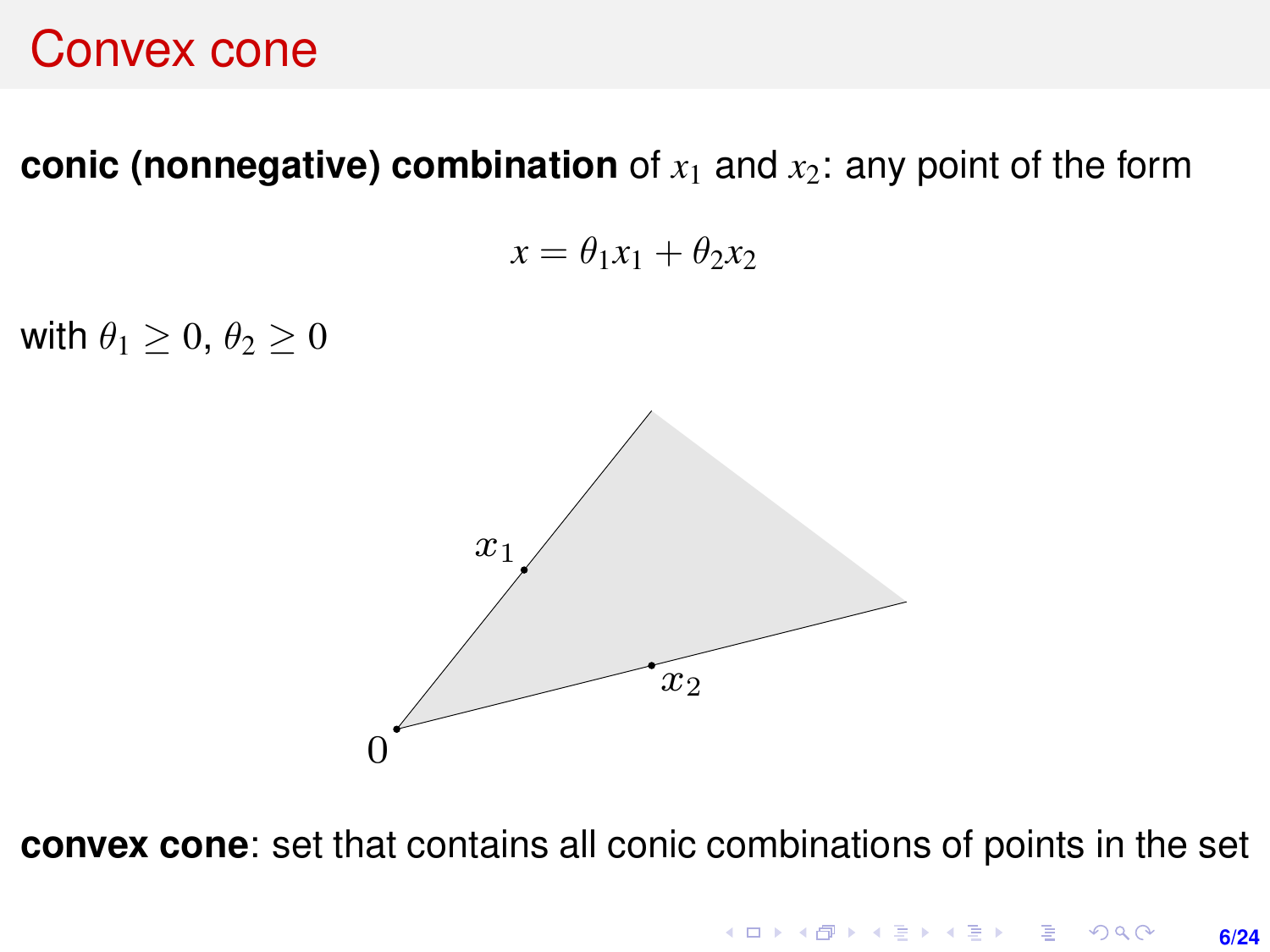## Hyperplanes and halfspaces

 $\alpha$ 

 $\boldsymbol{x}$ 

**hyperplane**: set of the form  ${x | a^T x = b}(a \neq 0)$   ${x | a^T x \le b}$ 

 $x_0$ 





- $\bullet$  *a* is the normal vector
	- a hyperplanes are affine and convex; halfspaces are convex hyperplanes are affine and convex; halfspaces are convex

 $a^T x = b$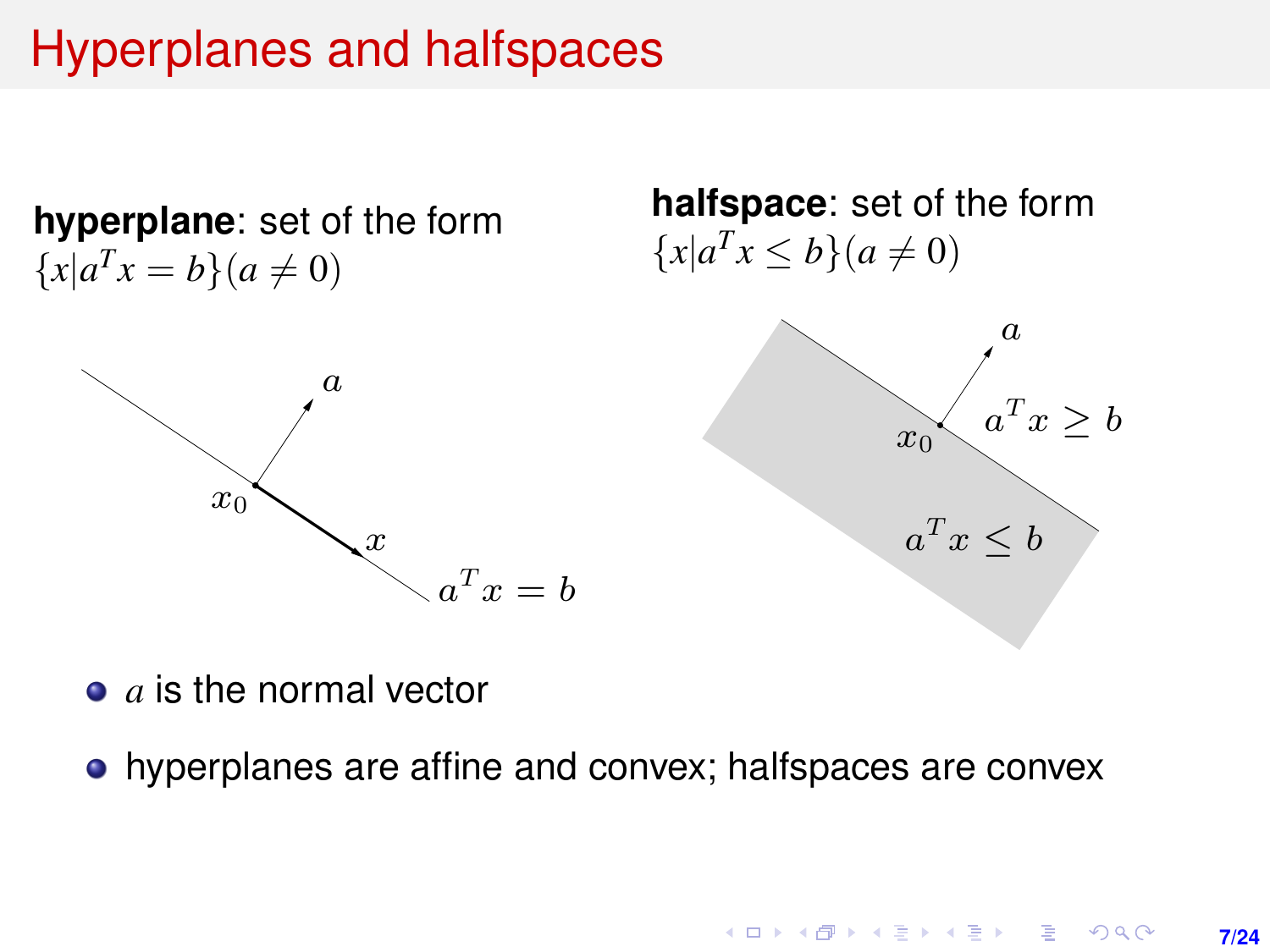# Euclidean balls and ellipsoids

#### **(Euclidean) ball** with center *x<sup>c</sup>* and radius *r*:

$$
B(x_c, r) = \{x \mid ||x - x_c||_2 \le r\} = \{x_c + ru| ||u||_2 \le 1\}
$$

**ellipsoid**: set of the form ellipsoid: set of the form

$$
\{x | (x - x_c)^T P^{-1} (x - x_c) \le 1\}
$$

with  $P \in \mathbb{S}_{++}^n$  (*i.e.*,  $P$  symmetric positive definite)  $\begin{bmatrix} x \\ y \end{bmatrix}$   $\begin{bmatrix} x \\ x \end{bmatrix}$   $\begin{bmatrix} x \\ y \end{bmatrix}$   $\begin{bmatrix} x \\ y \end{bmatrix}$   $\begin{bmatrix} x \\ y \end{bmatrix}$   $\begin{bmatrix} x \\ y \end{bmatrix}$   $\begin{bmatrix} x \\ y \end{bmatrix}$ 

other representation:  $\{x_c + Au \|\|u\|_2 \leq 1\}$  with A square and nonsingular

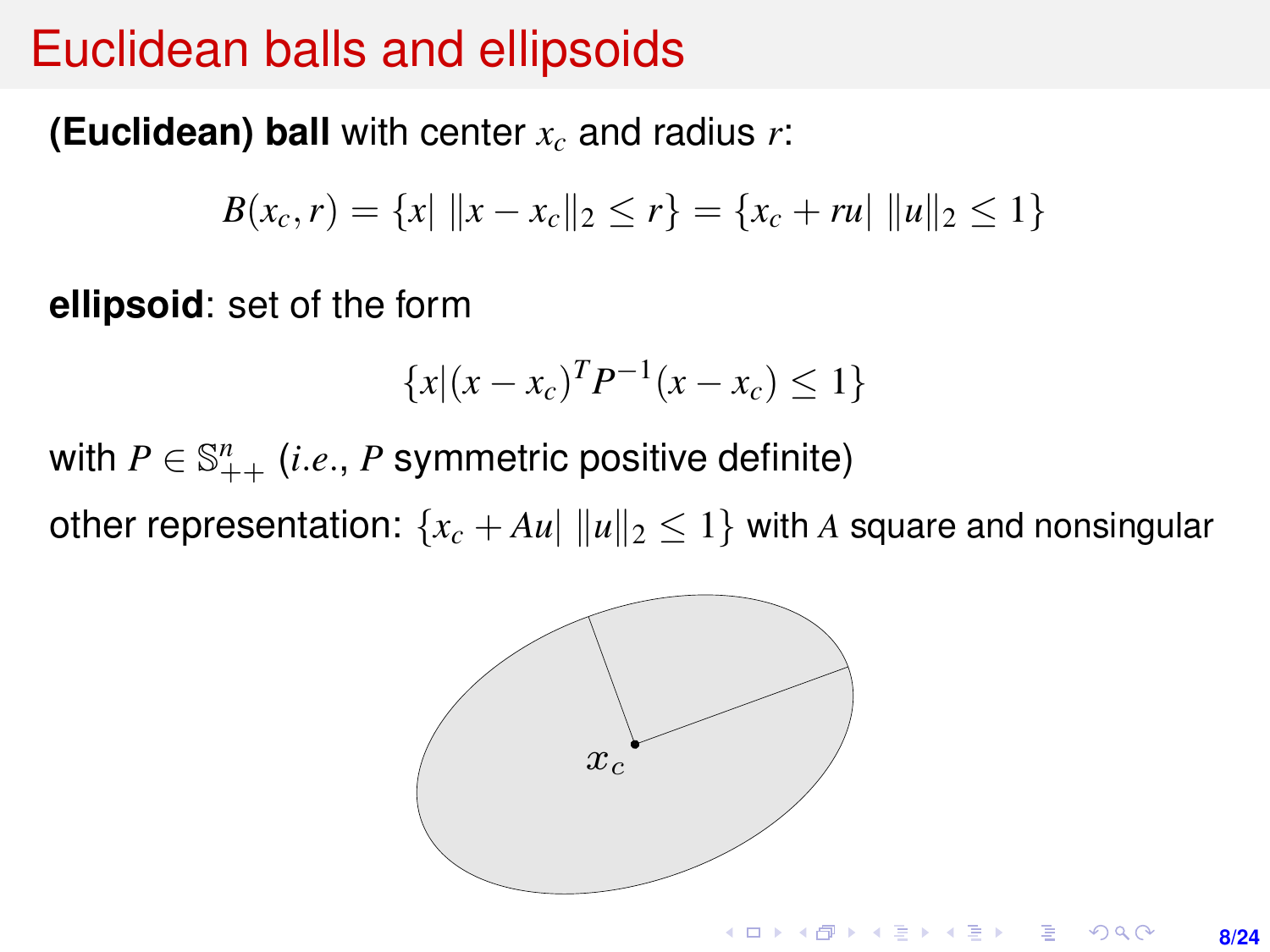#### Norm balls and norm cones  $\mathbb{R}$

**norm**: a function  $\|\cdot\|$  that satisfies

- $||x|| \ge 0$ ;  $||x|| = 0$  if and only if  $x = 0$
- $||tx|| = |t| ||x||$  for  $t \in \mathbb{R}$
- $||x + y|| \le ||x|| + ||y||$

notation:  $\|\cdot\|$  is general (unspecified) norm;  $\|\cdot\|_{\text{symb}}$  is particular norm



**norm ball** with center *x<sup>c</sup>* and radius *r*:  $\{x \mid ||x - x_c|| < r\}$ 

**norm cone:**  $\{(x, t) | ||x|| \le t\}$ Euclidean norm cone is called second-order cone

norm balls and cones are convex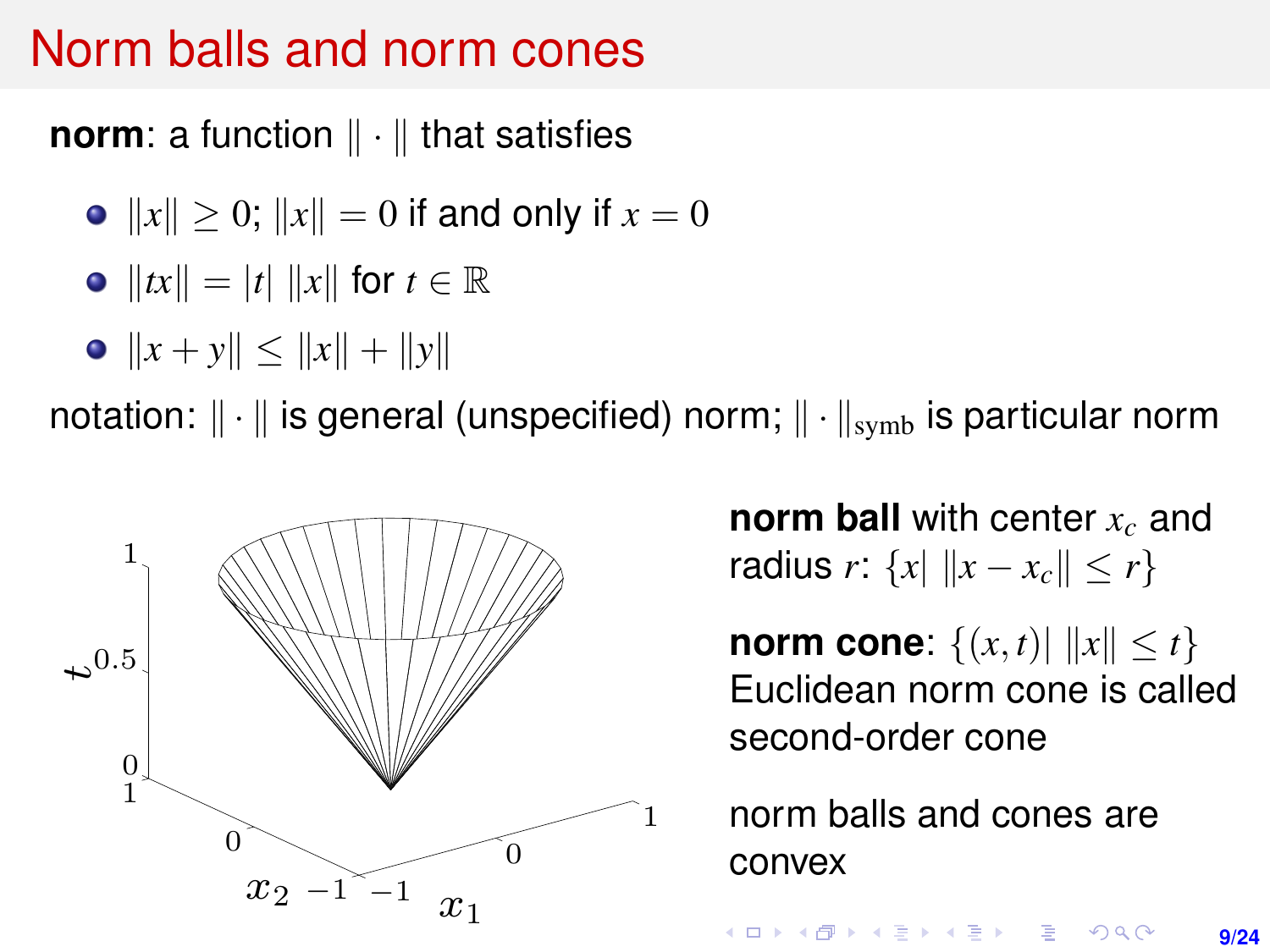## **Polyhedra**

solution set of finitely many linear inequalities and equalities

$$
Ax \leq b, \qquad Cx = d
$$

 $(A \in \mathbb{R}^{m \times n}, C \in \mathbb{R}^{p \times n}, \leq$  is componentwise inequality)



polyhedron is intersection of finite number of halfspaces and hyperplanes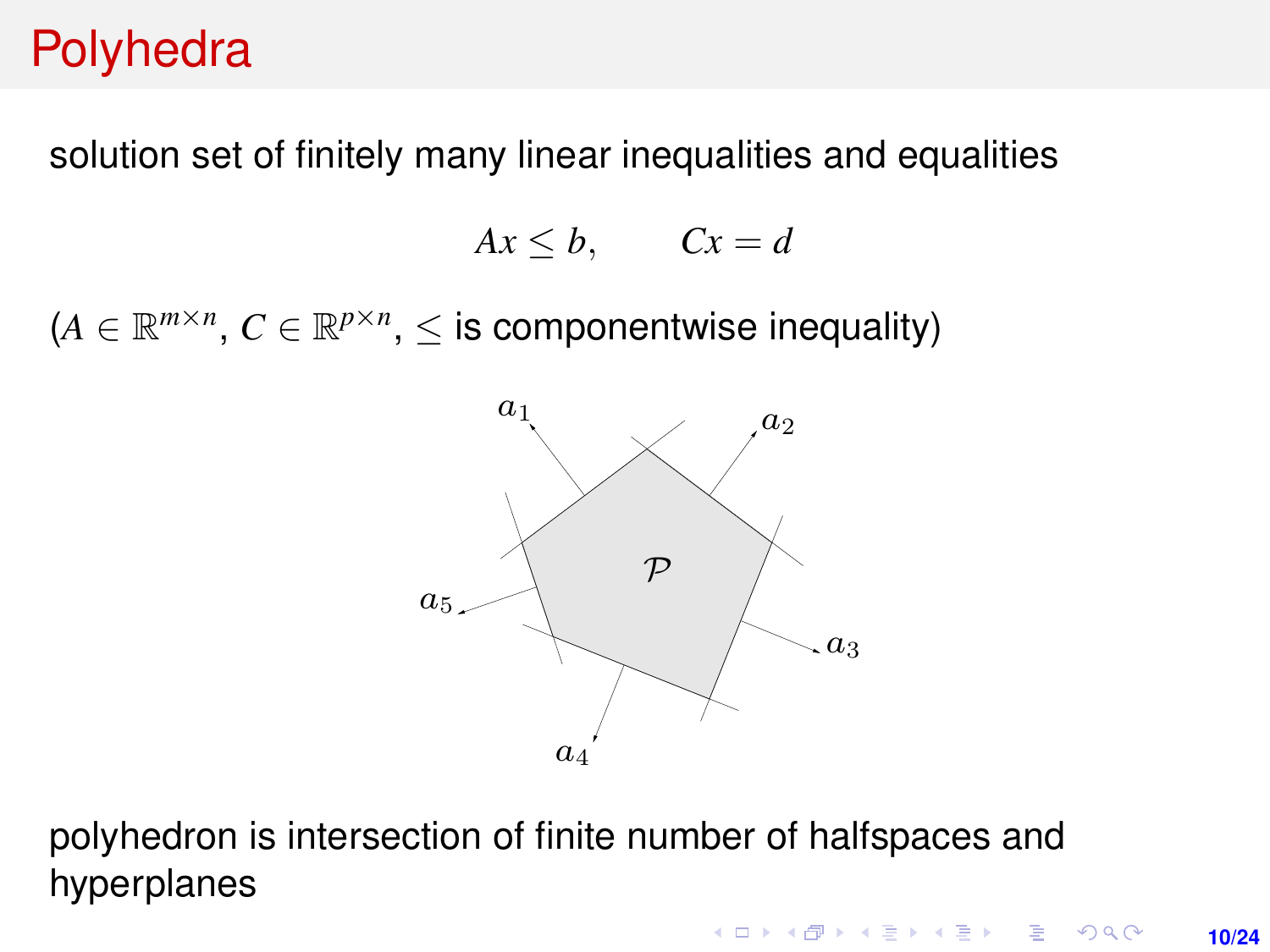# Positive semidefinite cone Positive semidefinite cone

notation: notation:

- $\mathbb{S}^n$  is set of symmetric  $n \times n$  matrices n
- $\mathbb{S}^n_+ = \{X \in \mathbb{S}^n | X \succeq 0\}$ : positive semidefinite  $n \times n$  matrices  $X \in \mathbb{S}^n_+$   $\iff$   $z^T X z \geq 0$  for all  $z$  $\mathbb{S}^n = \{X \in \mathbb{S}^n | X \succ 0\}$ : positive semidefinite  $n \times n$  matrices

 $\mathbb{S}^n_+$  is a convex cone

 $\mathbb{S}_{++}^n = \{X \in \mathbb{S}^n | X \succ 0\}$ : positive definite  $n \times n$  matrices

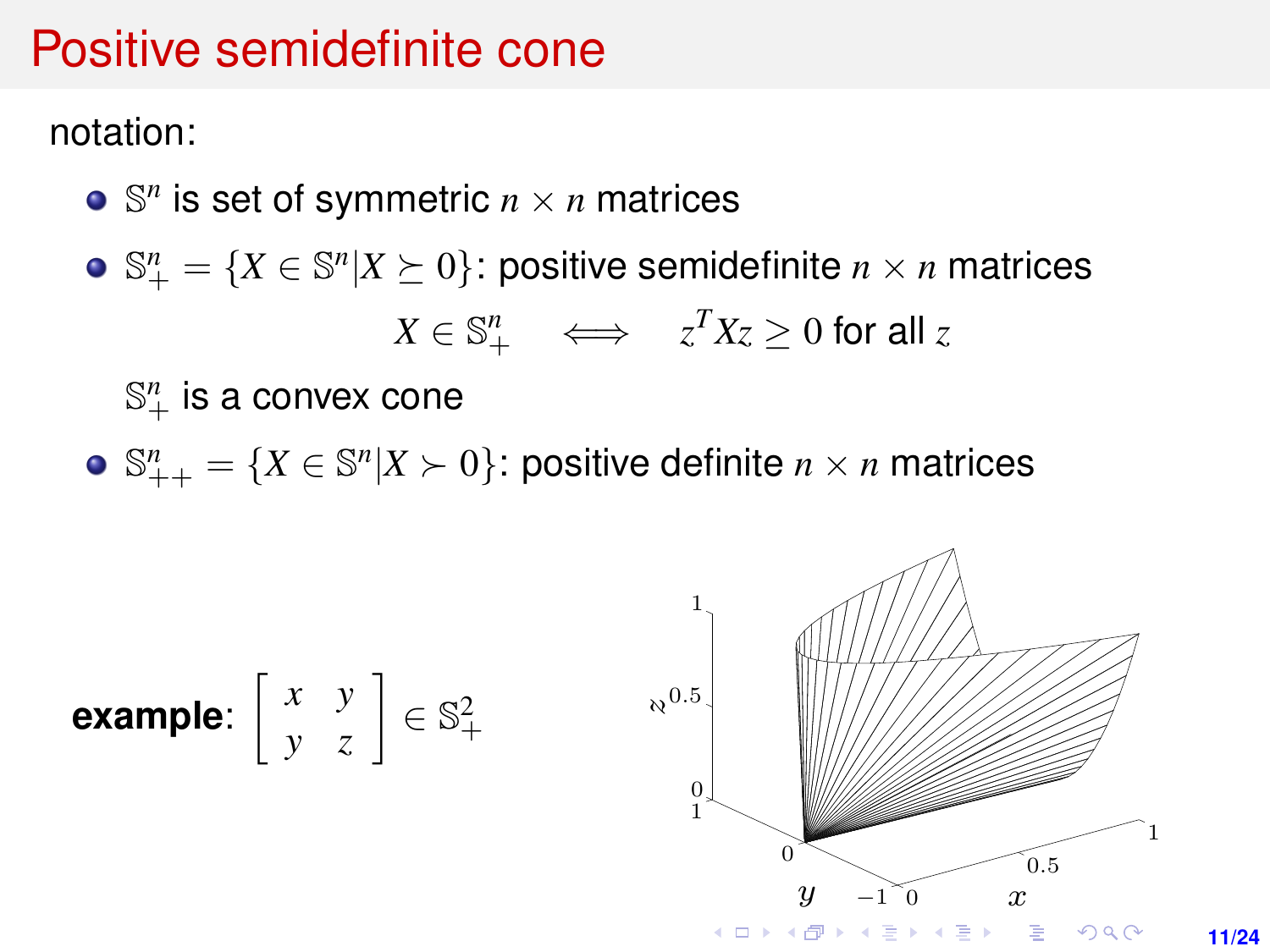## Operations that preserve convexity

practical methods for establishing convexity of a set *C*

**1** apply definition

 $x_1, x_2 \in C$ ,  $0 \le \theta \le 1 \implies \theta x_1 + (1 - \theta)x_2 \in C$ 

- <sup>2</sup> show that *C* is obtained from simple convex sets (hyperplanes, halfspaces, norm balls, ... ) by operations that preserve convexity
	- **o** intersection
	- affine functions
	- perspective function
	- **•** linear-fractional functions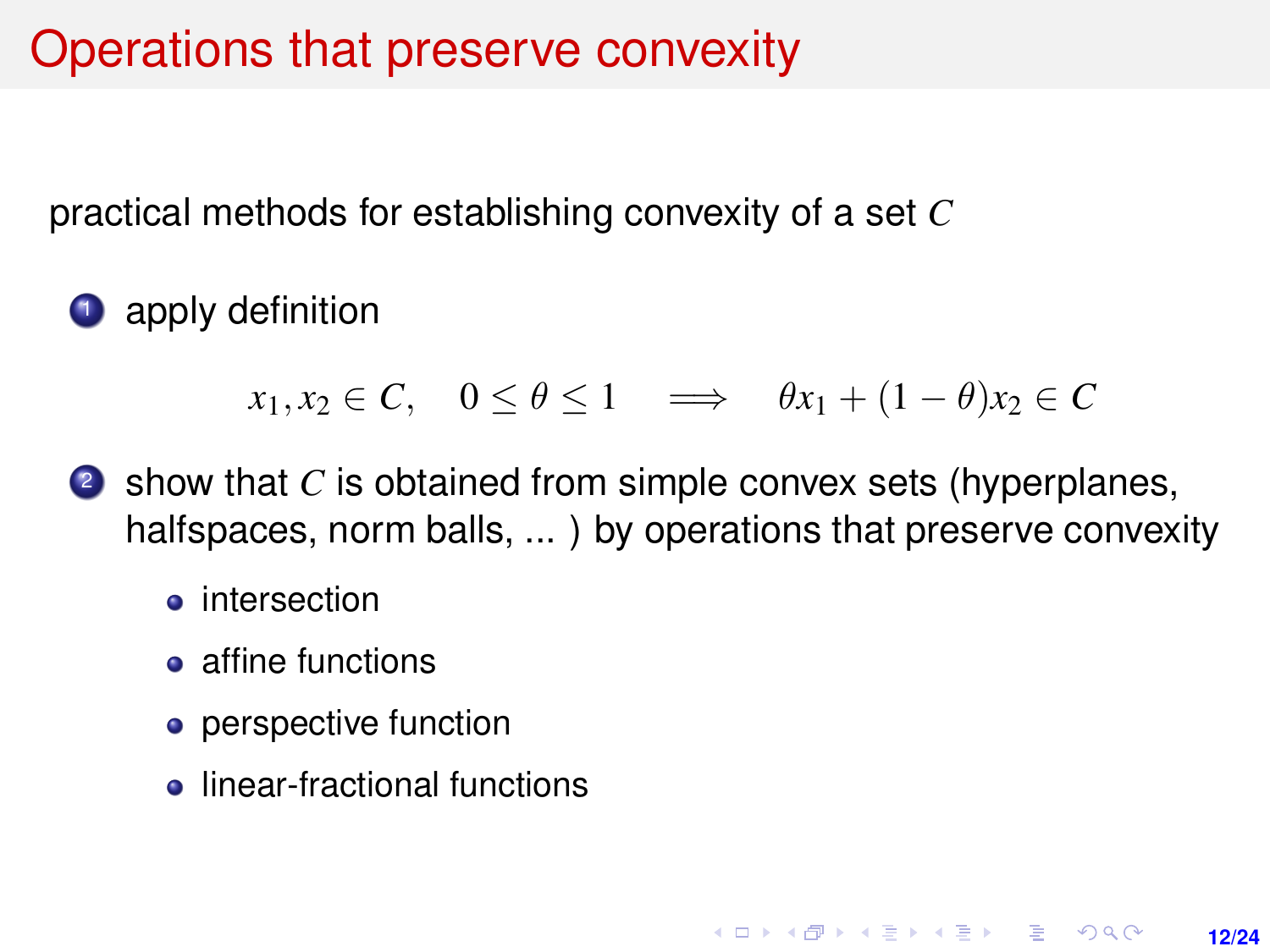# the intersection of (any number of) convex sets is convex sets intersection of (any number of) convex sets is

the intersection of (any number of ) convex sets is convex example:

#### **example**:

$$
S = \{x \in \mathbb{R}^m | |p(t)| \le 1 \text{ for } |t| \le \pi/3\}
$$

where  $p(t) = x_1 \cos t + x_2 \cos 2t + ... + x_m \cos mt$ 

for  $m = 2$ :



 $4$  ロ )  $4$   $6$  )  $4$   $\geq$  )  $4$   $\geq$  )  $2Q$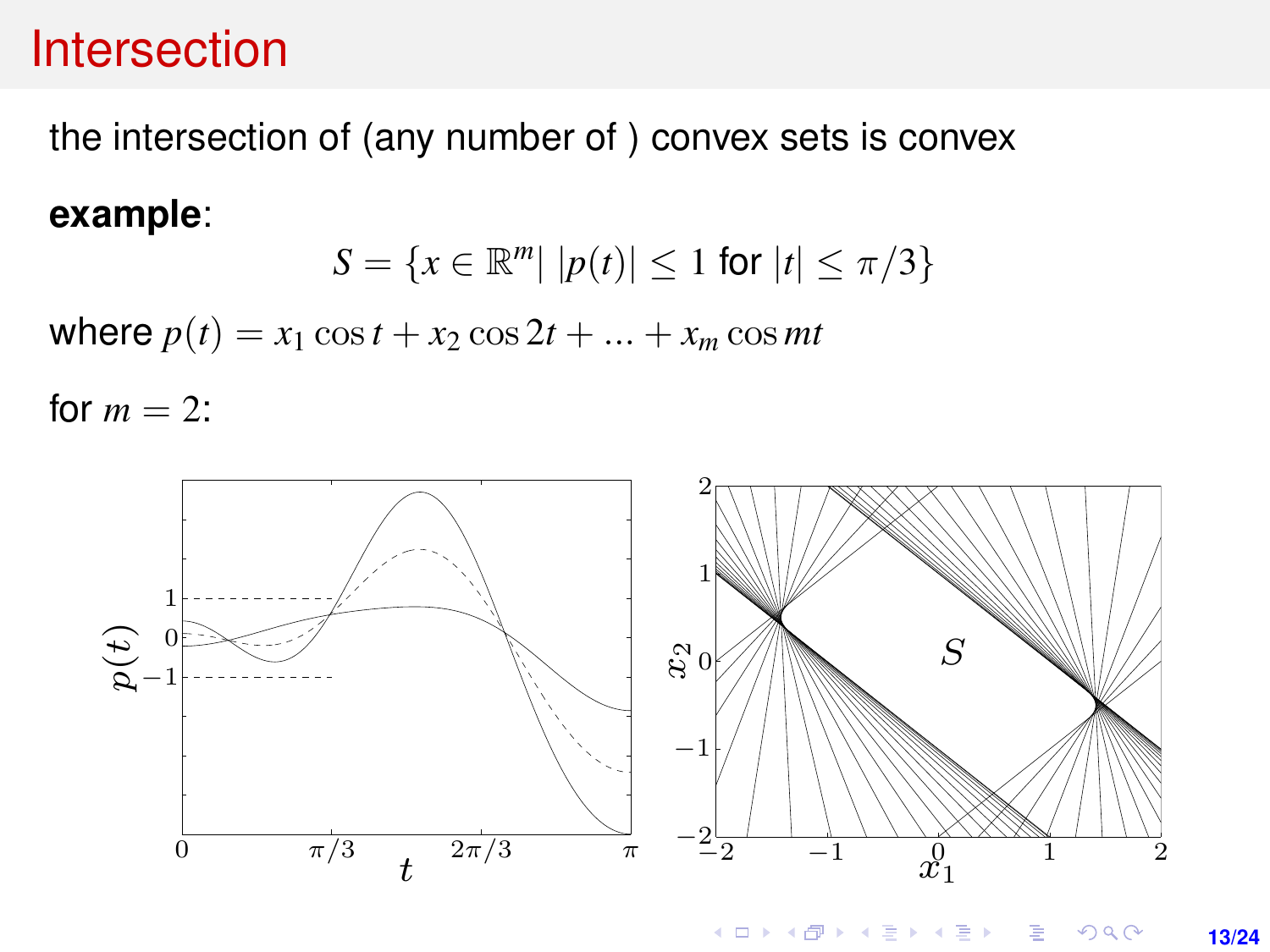## Affine function

 $\mathsf{suppose}\, f : \mathbb{R}^n \to \mathbb{R}^m$  is affine  $(f(x) = Ax + b$  with  $A \in \mathbb{R}^{m \times n},\, b \in \mathbb{R}^m)$ 

• the image of a convex set under *f* is convex

$$
S \subseteq \mathbb{R}^n \text{ convex} \quad \Longrightarrow \quad f(S) = \{f(x) | x \in S\} \text{ convex}
$$

the inverse image $f^{-1}(C)$  of a convex set under $f$  is convex

$$
C \subseteq \mathbb{R}^m \text{ convex} \quad \Longrightarrow \quad f^{-1}(C) = \{x \in \mathbb{R}^n | f(x) \in C\} \text{ convex}
$$

#### **examples**

- scaling, translation, projection
- solution set of linear matrix inequality  $\{x|x_1A_1 + ... + x_mA_m \leq B\}$  $(\text{with } A_i, B \in \mathbb{S}^p)$
- hyperbolic cone  $\{x | x^T P x \le (c^T x)^2, c^T x \ge 0\}$  (with  $P \in \mathbb{S}^n_+$  )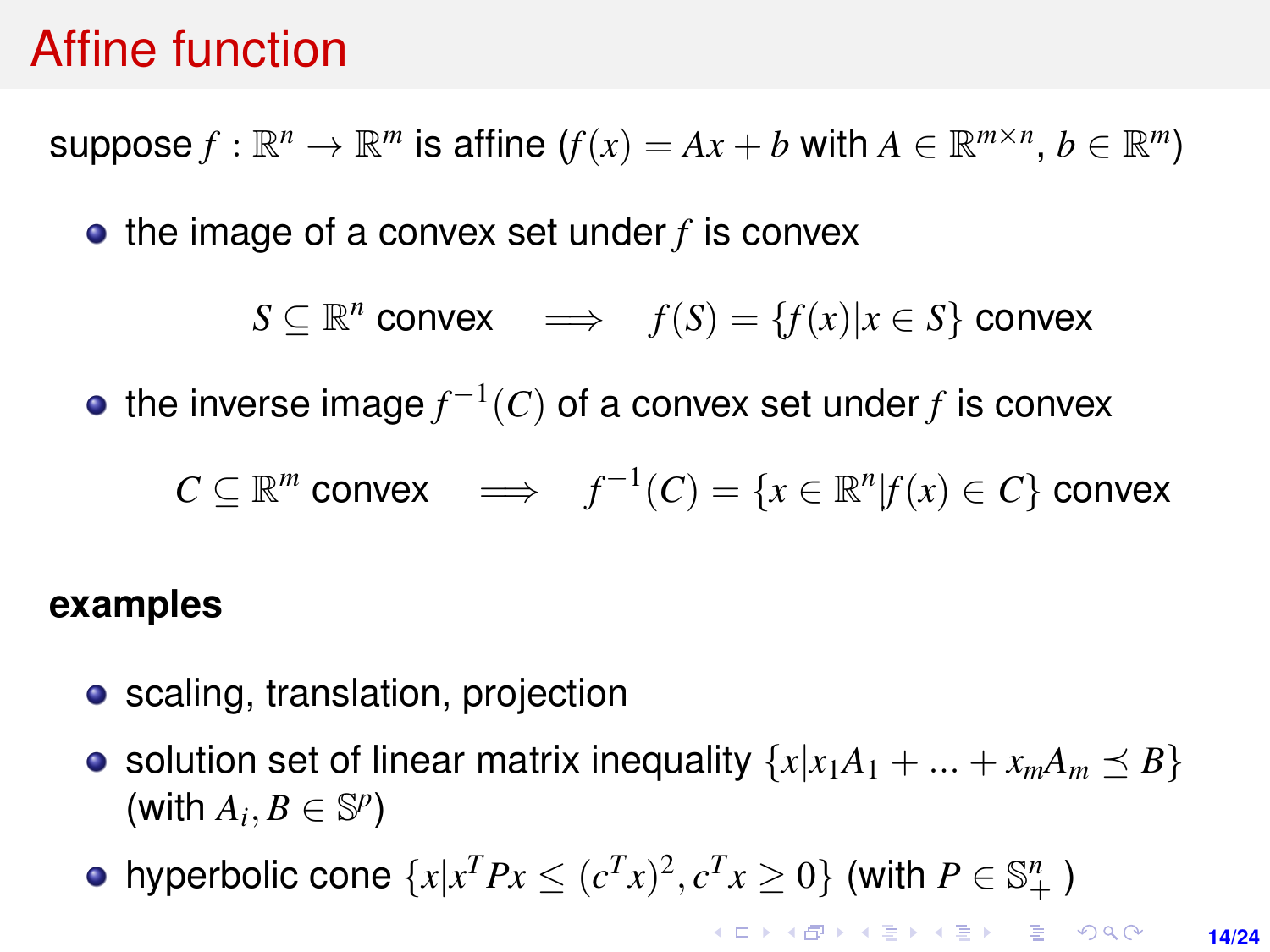### Perspective and linear-fractional function

 $\mathsf{perspective\ function}\ P:\mathbb{R}^{n+1}\to\mathbb{R}^n$ :

$$
P(x,t) = x/t, \quad \text{dom } P = \{(x,t) | t > 0\}
$$

images and inverse images of convex sets under perspective are convex

 ${\sf linear-fractional\ function} f:\mathbb{R}^n\to\mathbb{R}^m$ :

$$
f(x) = \frac{Ax + b}{c^T x + d}, \quad \text{dom } f = \{x | c^T x + d > 0\}
$$

images and inverse images of convex sets under linear-fractional functions are convex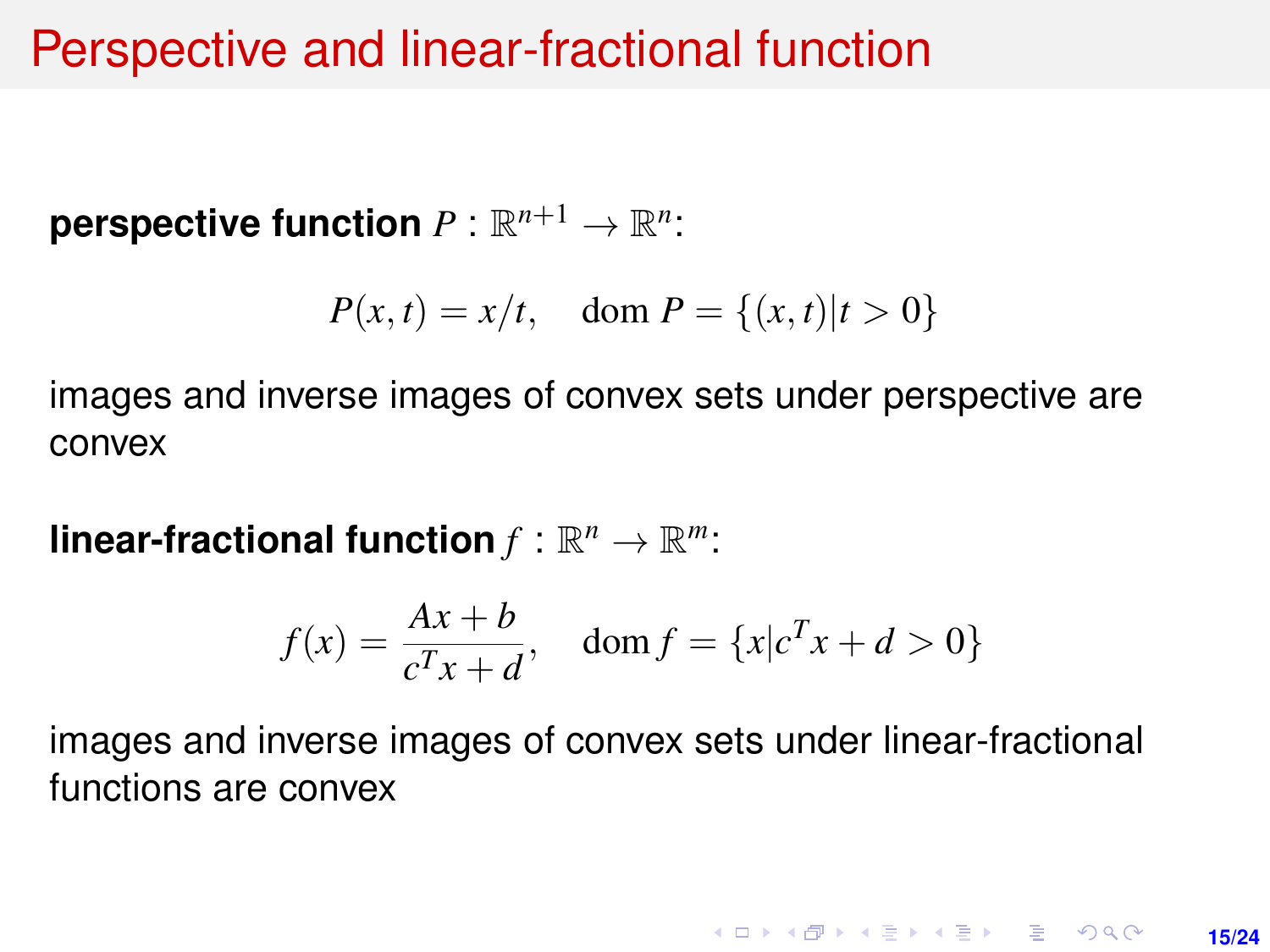#### **example** of a linear-fractional function  $x_1 + x_2 + x_3 + x_4$  $x = 1$

$$
f(x) = \frac{1}{x_1 + x_2 + 1}x
$$



メロトメ 御 トメ 君 トメ 君 トー  $\equiv$  $299$ **16/24**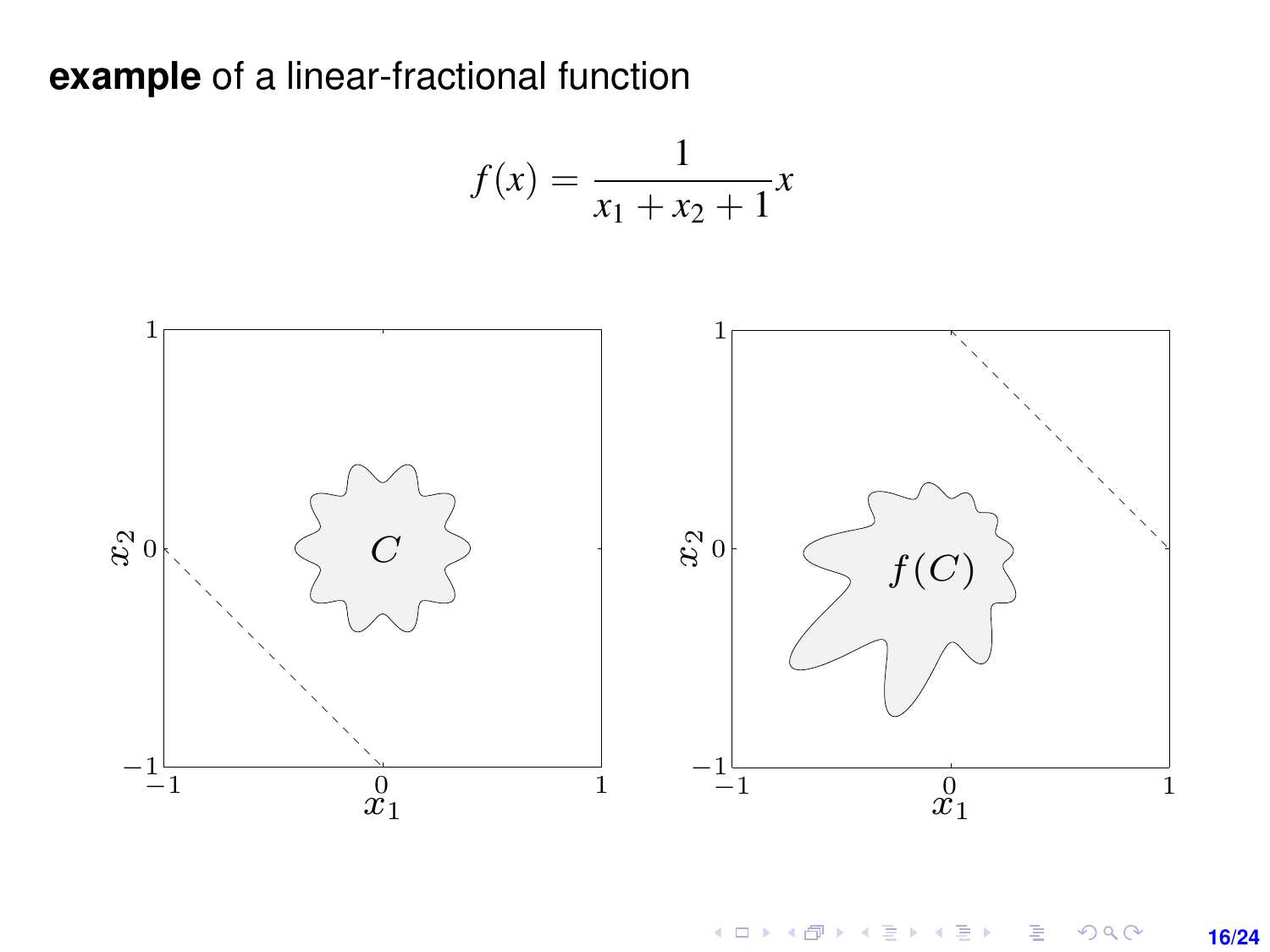# Separating hyperplane theorem Separating hyperplane theorem

If *C* and *D* are disjoint convex sets, then there exists  $a \neq 0$ , *b* such that

$$
a^T x \le b \text{ for } x \in \bar{C}, \quad a^T x \ge b \text{ for } x \in \bar{D}
$$

where  $\bar{C}$  and  $\bar{D}$  are the closure of  $C$  and  $D.$ 



the hyperplane  $\{x | a^T x = b\}$  separates  $C$  and  $D$ 

strict separation requires additional assumptions (e.g., C is closed, D is a strict separation requires additional assumptions (*e*.*g*., *C* is closed, *D* is a singleton) **KORKARK KERKER DRAM 17/24**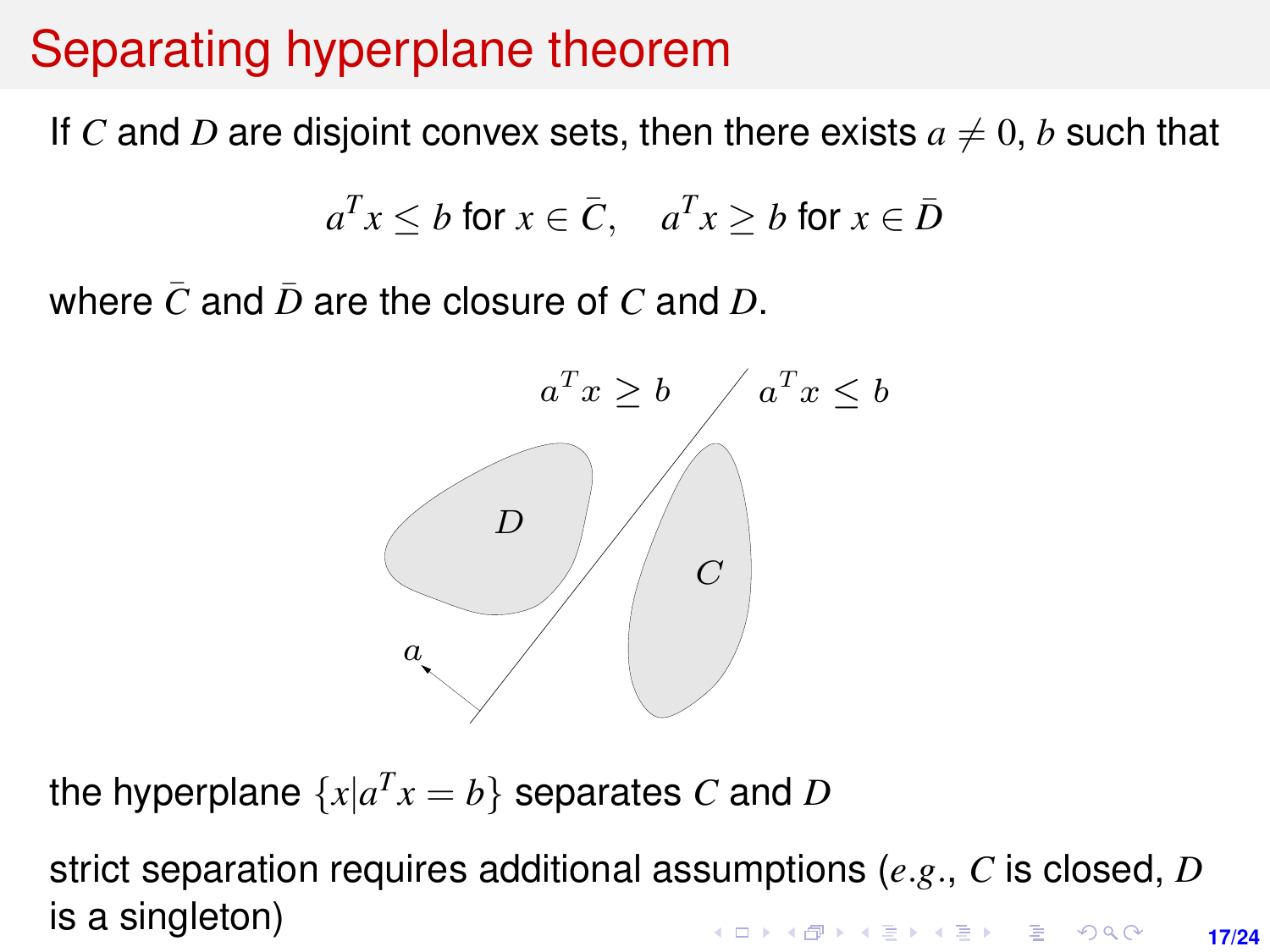# Supporting hyperplane theorem

supporting hyperplane to set  $C$  at boundary point  $x_0$ : supporting hyperplane to set  $C$  at boundary point  $\overline{C}$ 

 ${x \mid a^T x = a^T x_0}$ 

where  $a \neq 0$  and  $a^T x \le a^T x_0$  for all  $x \in C$ 



**supporting hyperplane theorem:** if *C* is a nonempty convex set, then there exists a supporting hyperplane at every boundary point of *C*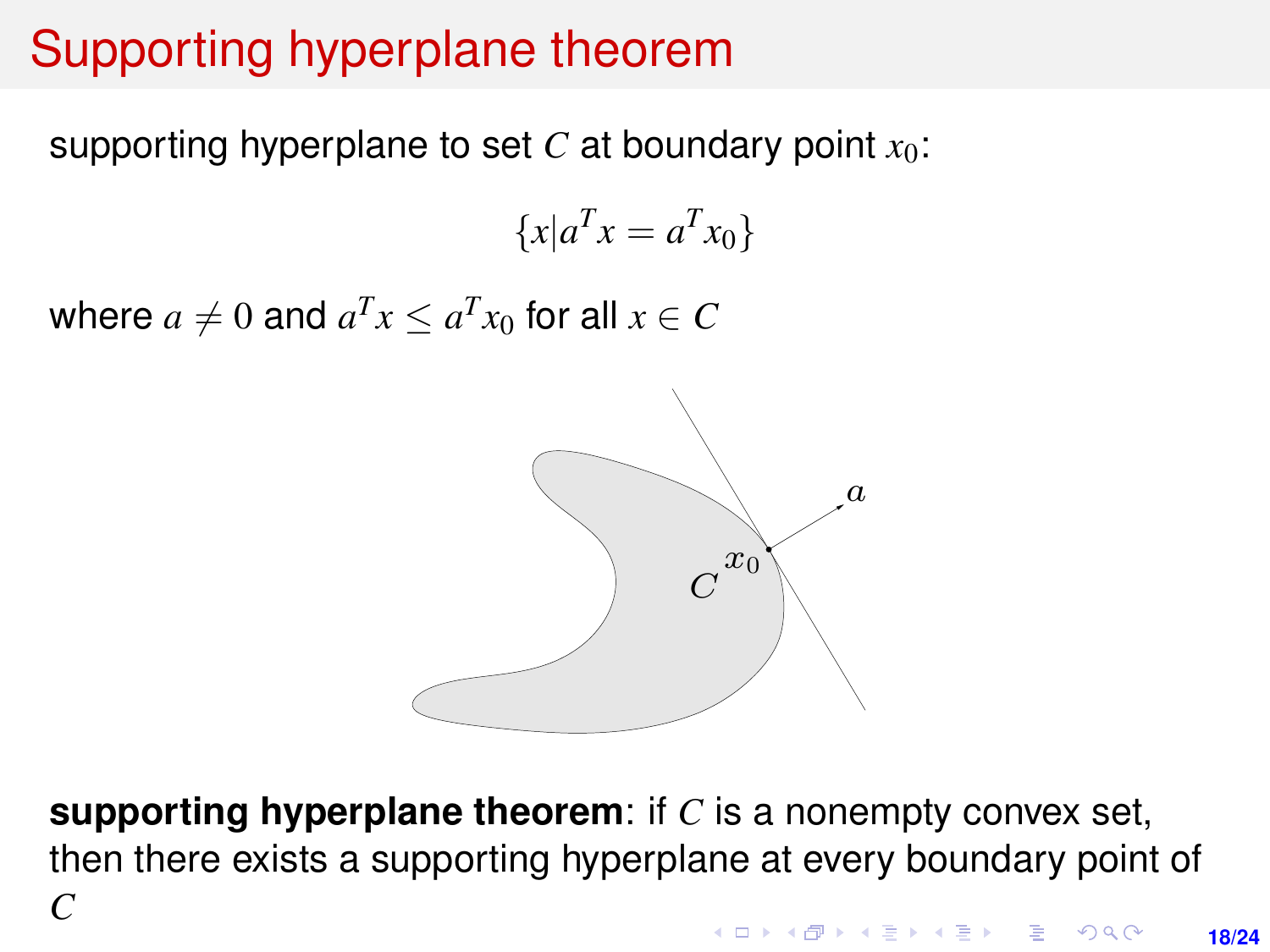### Generalized inequalities

a convex cone  $K \subseteq \mathbb{R}^n$  is a **proper cone** if

- *K* is closed (contains its boundary)
- *K* is solid (has nonempty interior)
- *K* is pointed (contains no line)

#### **examples**

- nonnegative orthant  $K = \mathbb{R}^n_+ = \{x \in \mathbb{R}^n | x_i \ge 0, i = 1, ..., n\}$
- positive semidefinite cone  $K=\mathbb{S}^n_+$
- nonnegative polynomials on  $[0, 1]$ :

$$
K = \{x \in \mathbb{R}^n | x_1 + x_2t + x_3t^2 + \dots + x_nt^{n-1} \ge 0 \text{ for } t \in [0,1]\}
$$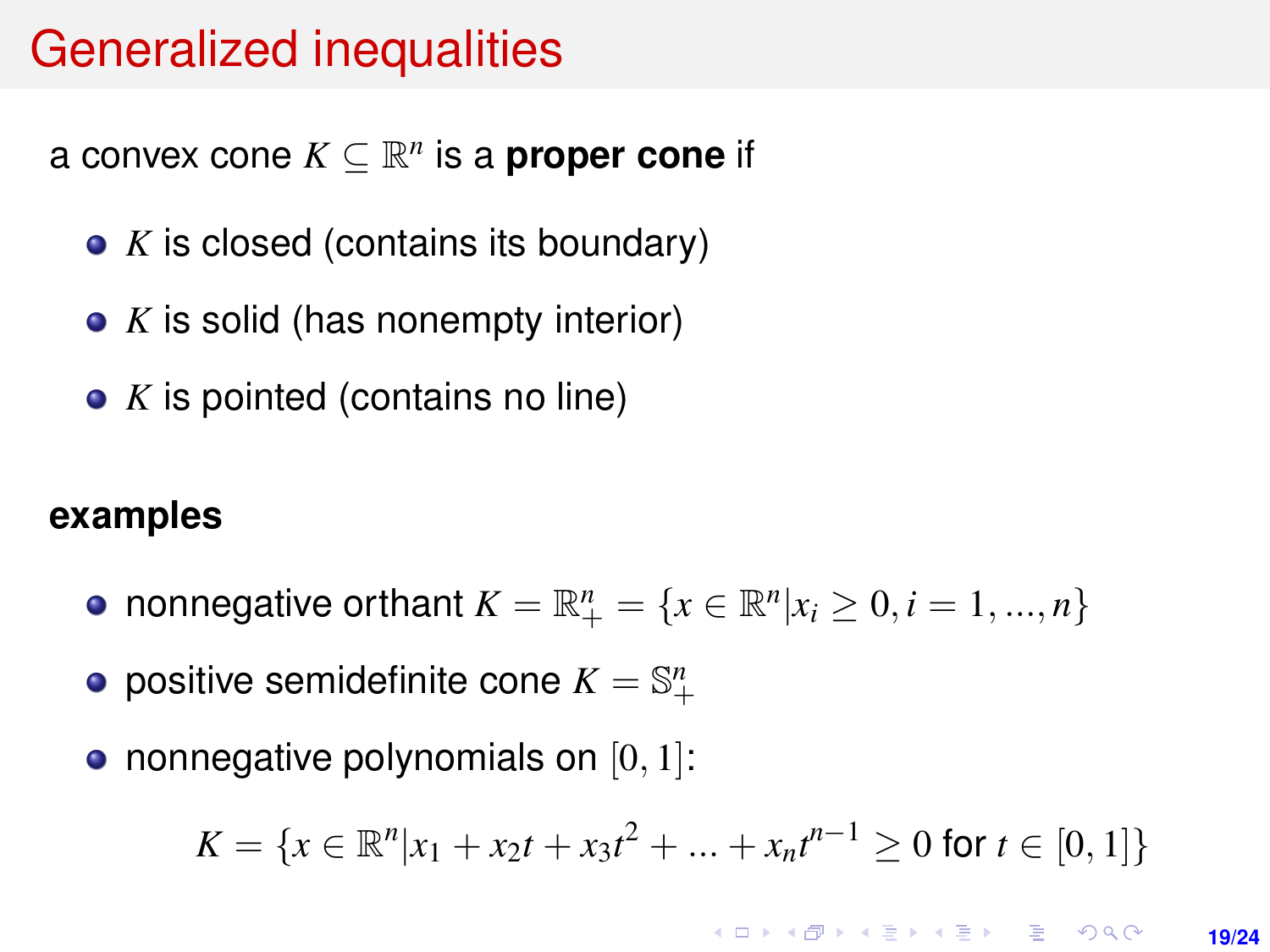**generalized inequality** defined by a proper cone *K* :

 $x \prec_K y \iff y - x \in K$ ,  $x \prec_K y \iff y - x \in \text{int } K$ 

#### **examples**

componentwise inequality  $(K = \mathbb{R}^n_+)$ 

$$
x \preceq_{\mathbb{R}_+^n} y \iff x_i \leq y_i, \quad i = 1, ..., n
$$

matrix inequality ( $K = \mathbb{S}^n_+$ )

 $X \preceq_{\mathbb{S}^n_+} Y \quad \Longleftrightarrow \quad Y-X$  positive semidefinite

these two types are so common that we drop the subscript in  $\prec_K$ 

**properties**: many properties of  $\prec_K$  are similar to  $\leq$  on  $\mathbb{R}$ , *e.g.*,

$$
x \preceq_K y, \quad u \preceq_K v \quad \Longrightarrow \quad x + u \preceq_K y + v
$$

KORKA ARRAIGHT E VOLCH **20/24**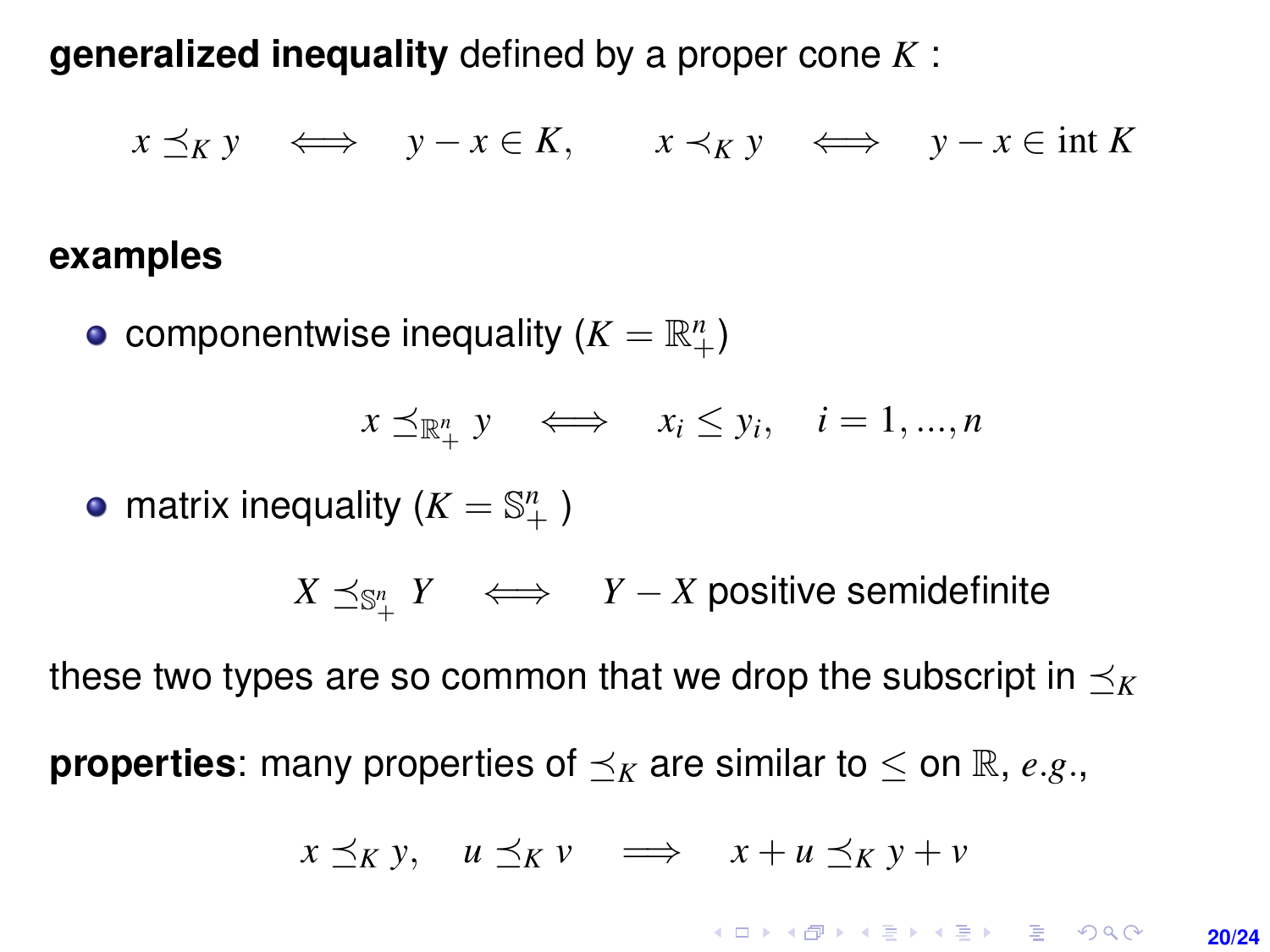## Dual cones and generalized inequalities

**dual cone** of a cone *K* :

$$
K^* = \{y | y^T x \ge 0 \text{ for all } x \in K\}
$$

#### **examples**

$$
\bullet \ \ K = \mathbb{R}^n_+ : K^* = \mathbb{R}^n_+
$$

$$
\bullet \ K = \mathbb{S}^n_+ : K^* = \mathbb{S}^n_+
$$

• 
$$
K = \{(x, t) | ||x||_2 \le t\} : K^* = \{(x, t) | ||x||_2 \le t\}
$$

• 
$$
K = \{(x, t) | ||x||_1 \le t\} : K^* = \{(x, t) | ||x||_{\infty} \le t\}
$$

first three examples are **self-dual** cones

dual cones of proper cones are proper, hence define generalized inequalities:

$$
y \succeq_{K^*} 0 \iff y^T x \ge 0 \text{ for all } x \succeq_K 0
$$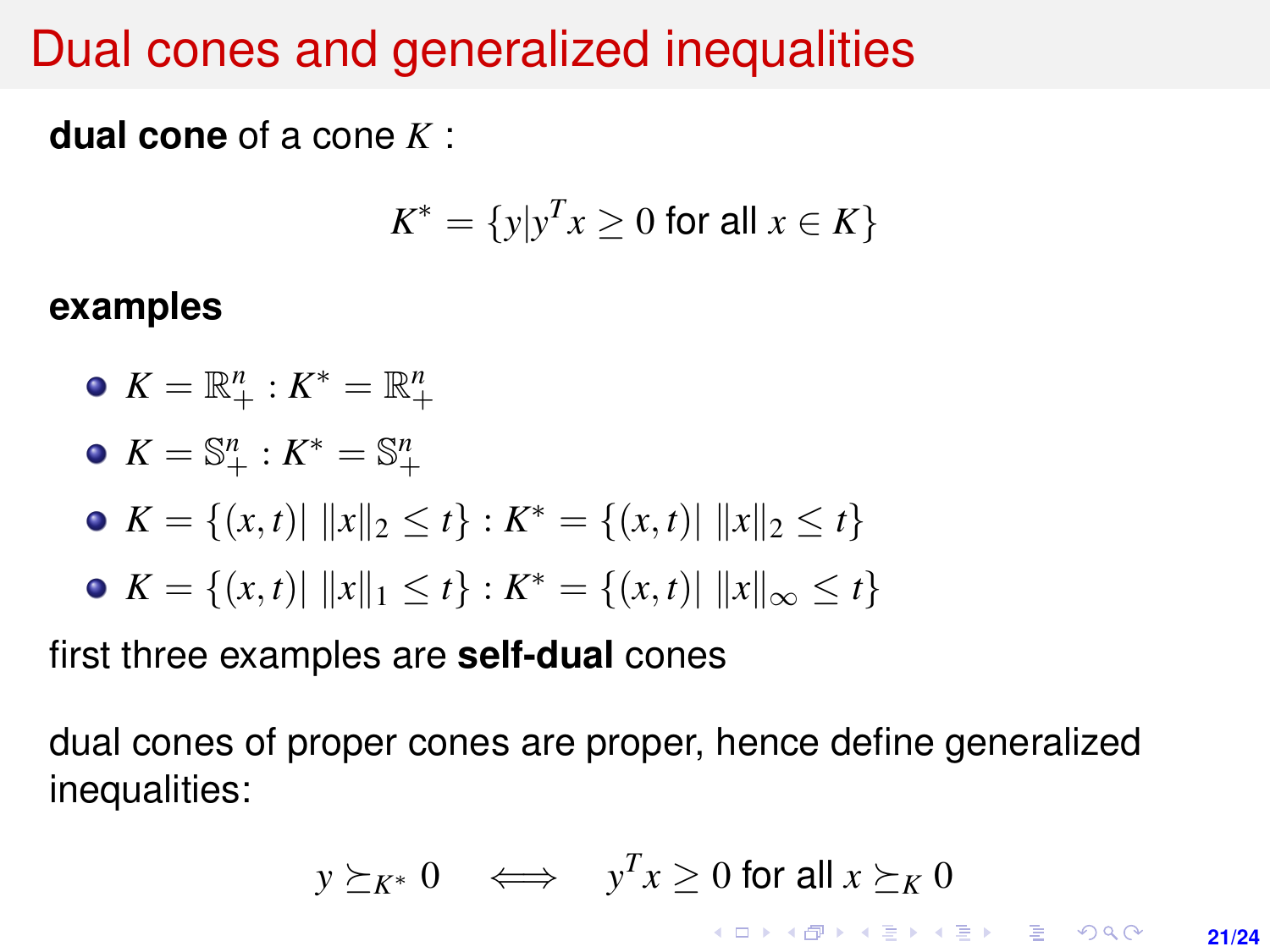#### <span id="page-21-0"></span>Minimum and minimal elements

 $\preceq_K$  is not in general a linear ordering : we can have  $x \npreceq_K y$  and  $y \npreceq_K x$  $x \in S$  is the minimum element of *S* with respect to  $\preceq_K$  if

$$
y \in S \quad \Longrightarrow \quad x \preceq_K y
$$

 $x \in S$  is **a minimal element** of *S* with respect to  $\preceq_K$  if

$$
y \in S, \quad y \preceq_K x \quad \Longrightarrow \quad y = x
$$



## **example**  $(K = \mathbb{R}^2_+)$

 $x_1$  is the minimum element of  $S_1$  $x_2$  is a minimal element of  $S_2$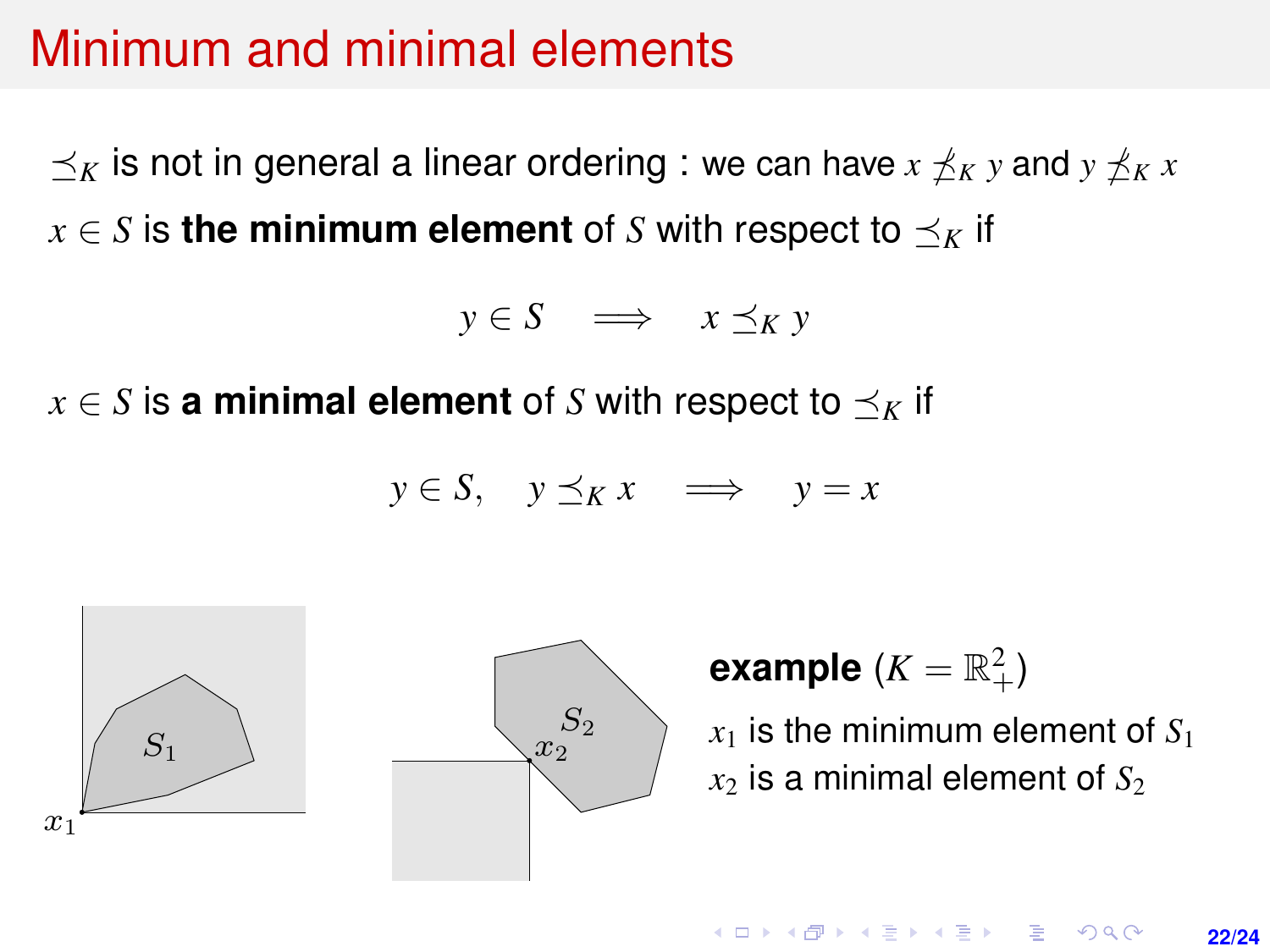## <span id="page-22-0"></span>Minimum and minimal elements via dual inequalities

**minimum element** w.r.t.  $\prec_K$  $\mathbf{M}$  and  $\mathbf{M}$  and  $\mathbf{M}$  in  $\mathbf{M}$  $\mathbf{M}$  , and minimal inequalities via dual inequalities via dual inequalities via dual inequalities via dual inequalities via dual inequalities via dual interpretation of the state of the state of the state of the state

 $x$  is minimum element of  $S$  iff for all  $\Bigg/$  $\lambda$  ≻<sub>K<sup>∗</sup></sub> 0, *x* is the unique minimizer  $\lambda$  / s of  $\lambda^T z$  over  $S$ T

# $\textbf{minimal element}$  w.r.t.  $\preceq_K$

- $\lambda \succ_{K^*} 0$ , then *x* is minimal if  $x$  minimizes  $\lambda^T z$  over  $S$  for some
- set *S*, then there exists a nonzero if *x* is a minimal element of a *convex*  $\lambda \succeq_{K^*} 0$  such that *x* minimizes  $\lambda^T z$ over *S*